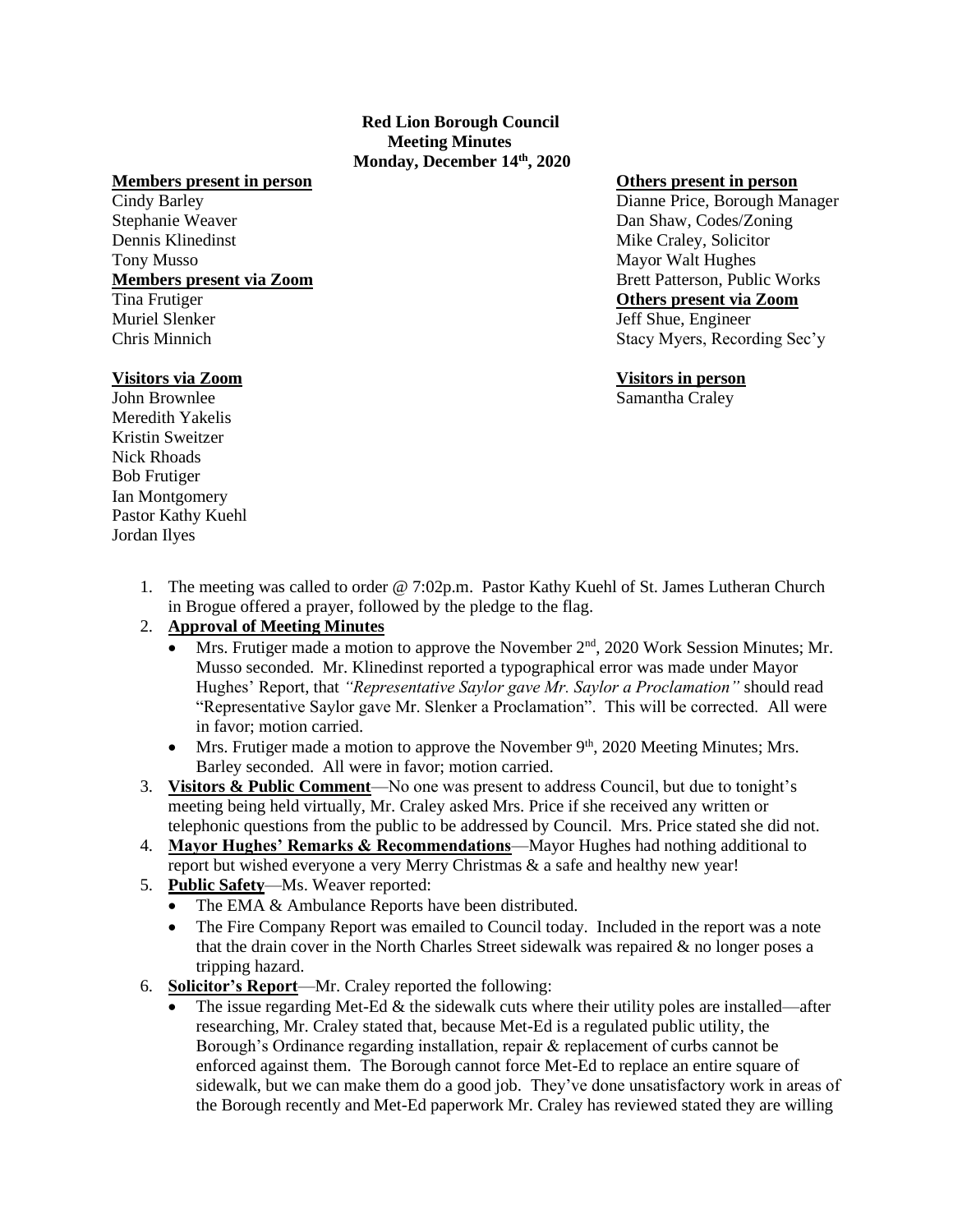to work with the Borough. Although they wouldn't need to remove the entire square in order to repair the area, pictures should be taken  $\&$  sent to Met-Ed requesting they do a more satisfactory job. His office has now placed Met-Ed on notice with the current conditions they've created, i.e. the area in front of Lion Pharmacy. That area poses a hazard to someone in a wheelchair or pedestrians & Mr. Craley wants it to be Met-Ed's problem, not the Borough's. If Met-Ed is not willing to provide a reasonable plan/solution to this problem, the Borough has a legal right to submit a complaint to the PUC (Public Utility Commission). He said, if nothing else, the area that Met-Ed cut out should be repaired/replaced correctly. Concrete work may not be done until Spring, but he & Mrs. Price will remain in contact with Met-Ed in an effort to get this resolved. Pictures will be taken of all areas where Met-Ed recently completed unsatisfactory work.

Mr. Klinedinst asked who's responsible for the chunks of concrete left beside the Lion Pharmacy? Mr. Craley didn't address that with Met-Ed; he was researching the legality of enforcing the Borough's Ordinance against Met-Ed which, we now know cannot be done.

- Mr. Craley is proud to report that his daughter, Samantha Craley passed her bar exam on December 11<sup>th</sup>. Congratulations to Sam!
- 7. **Engineer's Report**—Jeff Shue reported:
	- 2021 public improvements & street work plans to include work on Martin Street, Summit Lane, Railroad Avenue & general work throughout the Borough, as needed. Three separate contracts will be bid:
		- o Contract #1—street construction (pavement-related)
		- o Contract #2—concrete work (ADA ramps, curbs, sidewalks)
		- o Contract #3—storm sewer work

This work will get the above-named streets back to a base-paving condition to prepare for asphalt sometime in the future.

Jeff  $\&$  Borough staff will move forward with this outline  $\&$  go out to bid for contracts. Council can decide on specific things within the contract later, such as widening Martin Street and what curbing & sidewalks will be replaced/installed on this project. Council members are welcomed to walk this area so they're aware of what needs to be done and/or what the Public Works Committee wants to be done.

Jeff hopes to bring a draft to Council's January 11<sup>th</sup>, 2021 meeting that would include specifications of the project & request Council's authorization to go out for bids. Jeff hopes to hold a bid opening in February with Council awarding the bid(s) at their March 8<sup>th</sup>, 2021 meeting.

- Project/widening at the square—this project includes overlay that PennDOT did not do, widening of the road in front of Lion Pharmacy & all inlet repairs involved with this work. Some minor storm sewer work is necessary in front of the karate studio. There was a question on where to stop/start the work on South Main. Mr. Klinedinst would like to go beyond Wallick Lane to repair that bump now rather than later when PennDOT permits would be required.
- 8. **Parks & Recreation**—Meredith Yakelis reported:
	- Two performances of The Polar Express were held with a limit of 20 attendees/performance.
	- Santa's Shanty was a huge success; Chris Minnich did a great job as Santa! It was wellattended; children could see Santa but not come inside the Shanty.
	- Cheer Program was to start this week but is postponed one week due to COVID restrictions.
	- Children's letters to Santa—to date, Meredith has responded to 25 children & has another stack to go through. She also received a donation to cover the cost of this activity.
	- New Year's Eve activities have been canceled due to COVID-19 restrictions.
	- Softball program & other Spring activities are being planned.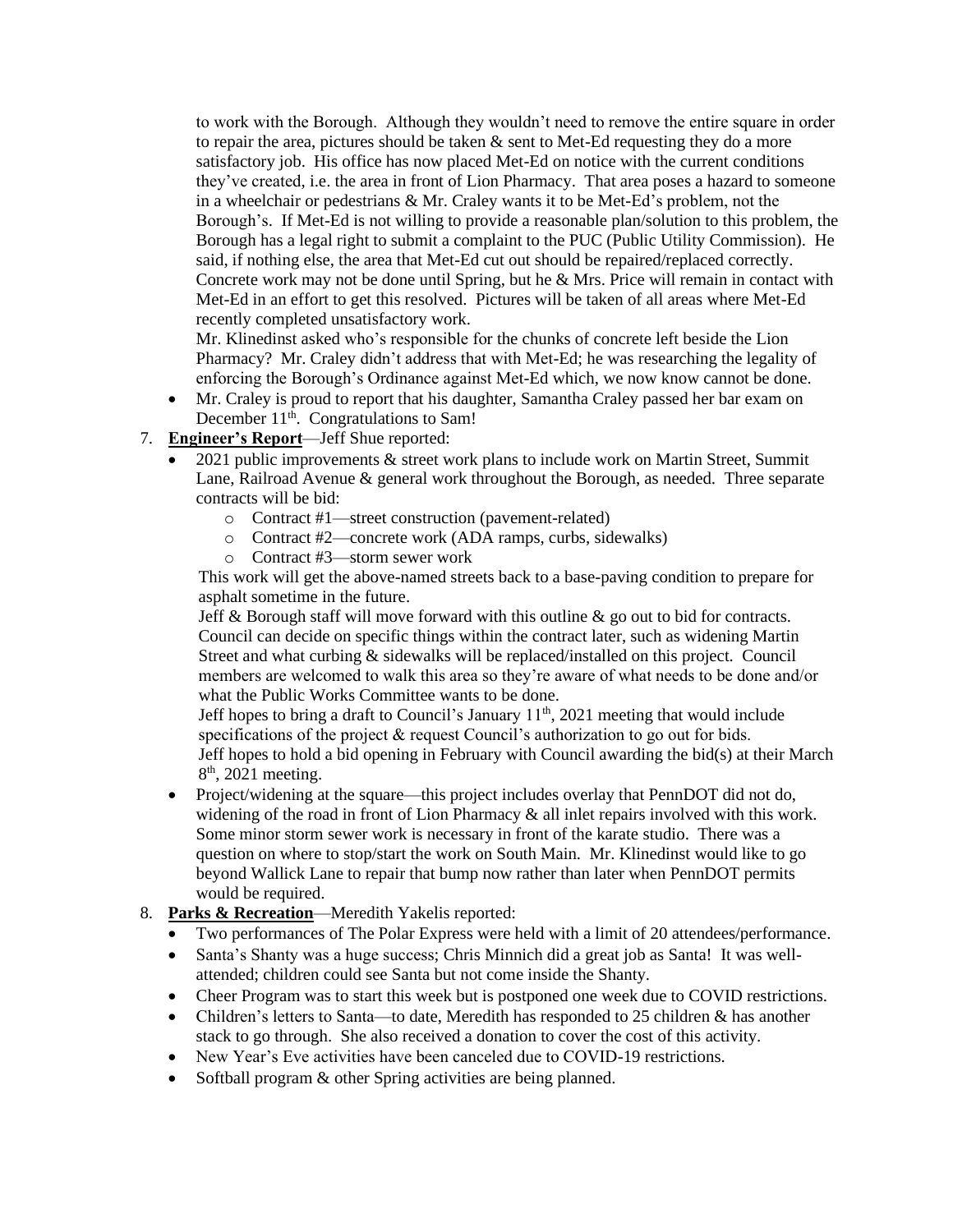- Marcellus Shale Grant money (over \$25,000) was used to purchase new park equipment for Fairmount Park. The grant was written with a focus on adult equipment, i.e. stationary bikes, elliptical equipment, a chin-up station, balance equipment, etc. will be placed along the walking trail in the park. This is durable equipment, designed to be outside. The equipment will be placed in the park so as not to interfere with future car shows, vendor trucks, etc. This grant opportunity becomes available each year, so we could apply again for Rail Trail money, funds for a basketball court at the park or other areas.
- 9. **Municipal Services**—Mr. Minnich reported:
	- December  $15<sup>th</sup>$  water shut offs are canceled due to an error in the billing system.
	- Tuesday, December 15<sup>th</sup>—Red Lion Municipal Authority Meeting to be held.
	- Hydrant Agreement discussion—Mr. Minnich asked if the Borough Manager or Council President could send the Municipal Authority a letter stating the Borough's position on this, but Mr. Klinedinst suggested holding off, believing this may be discussed at the Dec.  $15<sup>th</sup>$ RLMA Meeting.

In August, Mrs. Price had distributed information on the hydrants to Borough Council. The reports & info came from RLMA's CSDatum software, but Mr. Minnich stated there were two parts to it. Many of the hydrants were found to be leaking, rusted, not well-maintained so it's important to ensure the hydrants continue to operate & operate well.

Of note, Mr. Klinedinst stated that someone on Maple Street had gone to Dallastown Borough, obtained a wrench  $\&$  a pressure reducer  $\&$  used the hydrant to wash their house. Mr. Craley said that is considered theft of services and is illegal. RLMA can prosecute that person. Mr. Klinedinst said that is in the works, but he wanted Council to be aware of it & that the hydrants need to be monitored closely.

• Jeff Herrman has submitted a letter of interest to be reappointed to the Red Lion Municipal Authority as his term expires December 31, 2020. Kelly Henshaw has also submitted a letter of interest to be appointed to RLMA. Mr. Minnich stated Jeff Herrman is a great guy, but he believes Kelly Henshaw would be a great fit to the RLMA Board.

This appointment will be done at the regular January  $11<sup>th</sup>$ , 2021 Council meeting.

- 10. **Public Works**—Mr. Klinedinst reported:
	- Ed Pearson's property will be surveyed within the next few weeks.
	- A handicapped parking space request was received at 100 W. Lancaster Street. There are no other handicapped spaces in that area but there are apartments that fill available spaces on that street. Mr. Klinedinst stated the resident has a driveway, a garage & plenty of parking on Pine Street. The resident's driveway is lower & not easily accessible because of her back problems. Her neighbor, Helena Foy has witnessed the problem of accessibility. Mrs. Frutiger made a motion to approve the handicapped parking space at 100 W. Lancaster Street; Mrs. Barley seconded. Motion carried, 5-2 with Mr. Klinedinst & Ms. Weaver opposing.

Can the 72-hour parking limit be enforced on handicapped parking spaces? Mr. Craley will review & report back.

• Woodchipper may be obtained through a 90/10 grant. Mrs. Price stated it was approved for purchase, but she needs to get the paperwork before it can be ordered.

# 11. **Planning, Zoning & Redevelopment**—Mrs. Slenker & Dan Shaw reported:

- No Planning Commission meeting will be held in December.
- No Zoning Hearing will be held in December or January.
- Jordan Ilyes, from Ilyes Holdings, LLC was present via Zoom to discuss his plan to develop 252 N. Franklin Street (previously David Edwards furniture factory). He obtained zoning approval to develop the 5,000-sq.ft. building into high-end apartments. He has experience doing this type of project as he just completed one in downtown York & previously in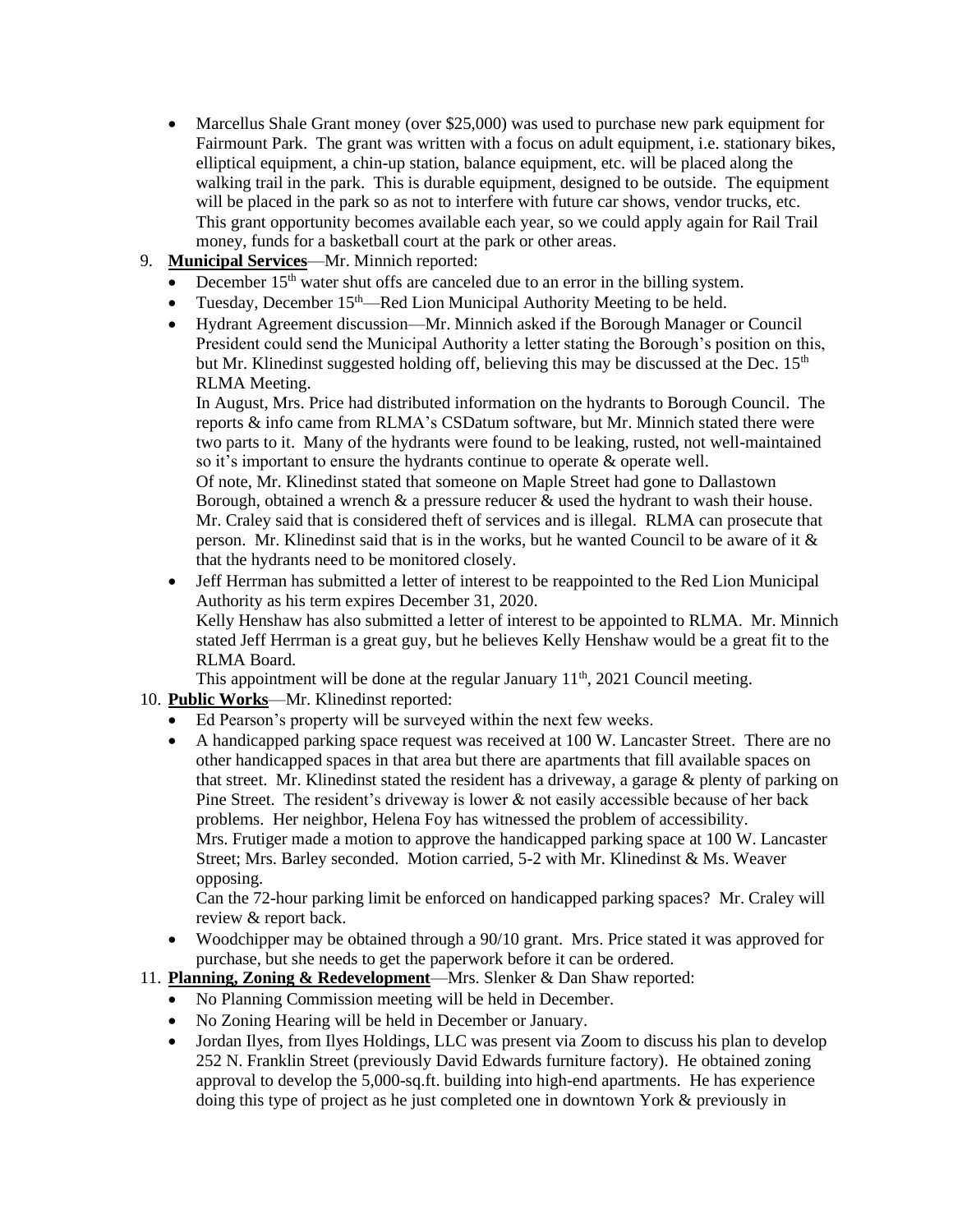Hanover. Mr. Ilyes is looking for relief on the Land Development process as he is not changing the existing footprint of the building and parking will be in an area that is already impervious.

Mrs. Frutiger said her only concern was stormwater runoff. Mr. Ilyes said he can install a 5,000-sq.ft. stormwater allowance once more details are reviewed.

Mr. Craley suggested Mr. Ilyes submit a formal request for a Waiver of a Land Development Plan, along with all documentation that Mr. Ilyes wants to provide. All the documentation should be sent to Jeff Shue for his review & Borough Council can act on that at their January meeting. Mr. Musso said a full Waiver request can be submitted but if Council feels like they need certain items to be included, this can be discussed at the January meeting also.

Mr. Craley believes it will be primarily internal improvements which typically are more of a zoning issue. The main concern here is stormwater management and even with the grant of a Waiver, conditions of the Borough's Stormwater Management Ordinance would need to be met.

Jeff Shue stated if a Land Development Plan is not done, he would like to hear Mr. Ilyes' proposal for issues such as stormwater management, believing those to be most important.

- Ordinance 2020-12-4—amending Chapter 1 of the Code of Ordinances to establish an Economic Development Commission. A Notice of Intent has been published for Council to act on this Ordinance which has been advertised. Mrs. Slenker made a motion to approve Ordinance 2020-12-4 as drafted & advertised; Mrs. Frutiger seconded. Motion carried, 6-1 with Ms. Weaver opposing.
- Holiday Decorating Contest—tour of the contestants' properties will be December  $15<sup>th</sup>$ , after which Ms. Weaver will tally the votes  $\&$  submit a report to Council.
- A Church Lane property renamed "Red Lion Distribution, LLC" has been purchased by a company in Philadelphia. Mrs. Slenker said she is looking forward to some town businesses regrouping in 2021.
- 12. **Administration**—Mrs. Frutiger reported:
	- 2021 Budget—Mrs. Frutiger made a motion to approve the 2021 Budget; Mrs. Barley seconded. All were in favor; motion carried.
		- o Mr. Klinedinst questioned purchase orders for recycling cans, but Mrs. Price said they were included with budget information to show the cost, but the cans were obtained with grant money.
		- o Mr. Klinedinst questioned whether employee job reviews were performed in September as required in the Borough Handbook. With this year's challenges, Mrs. Price said she didn't complete them, but staff is working on a new handbook for 2021 because of a new Teamsters contract.
	- Resolution 2020-8—to set the 2021 millage rate at 4.2 mils (4.0 for general purposes  $\&$ .2mils for fire protection). Mr. Klinedinst made a motion to adopt this Resolution; Mrs. Barley seconded. All were in favor; motion carried.

Of note, there have been NO tax increases in Red Lion Borough in 10 years.

• In reference to the soldiers in the square, Mrs. Frutiger wasn't positive who put the masks on them or who took them off, but she said the Borough should be cognizant of who is complaining  $\&$  what our reaction/response is. Mrs. Price was told by Municipal staff that the soldiers belong to the Borough. She said she would like a say in what is done with them so she can field complaints when/if they are received.

Mrs. Barley said all Council members should've been made aware of the masks being put on the soldiers. Mr. Musso said it was a bad decision to put the masks on, as they're Borough property  $\&$  he's glad they were removed as soon as complaints came in. Putting the masks on opened the doors for people to make comments either in agreement or against it.

• A schedule of the 2021 Meetings was distributed.